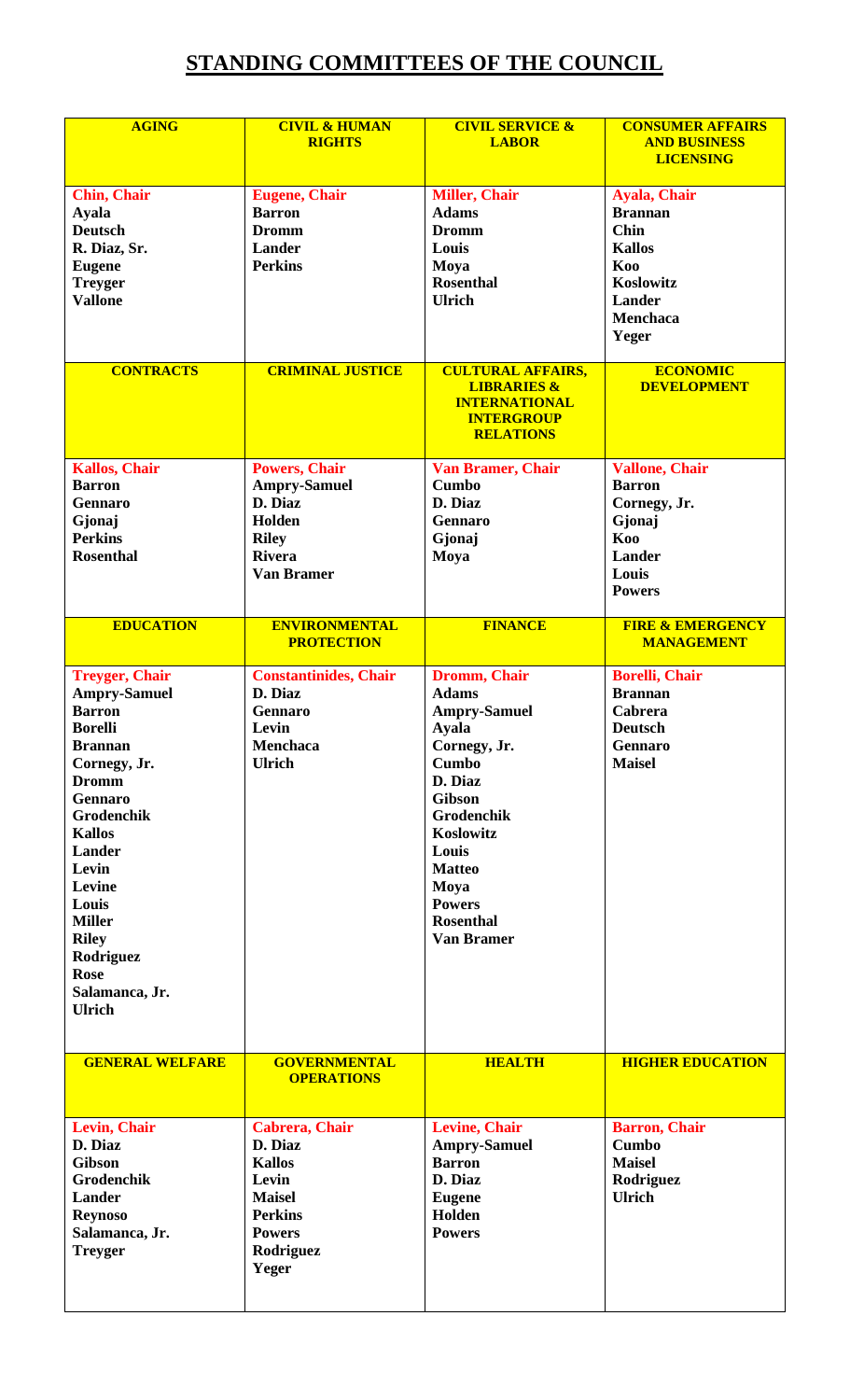| <b>HOSPITALS</b>                                                                                                                                                                | <b>HOUSING &amp; BUILDINGS</b>                                                                                                        | <b>IMMIGRATION</b>                                                                                                                                                                       | <b>LAND USE</b>                                                                                                                                                                                                                                                                |
|---------------------------------------------------------------------------------------------------------------------------------------------------------------------------------|---------------------------------------------------------------------------------------------------------------------------------------|------------------------------------------------------------------------------------------------------------------------------------------------------------------------------------------|--------------------------------------------------------------------------------------------------------------------------------------------------------------------------------------------------------------------------------------------------------------------------------|
|                                                                                                                                                                                 |                                                                                                                                       |                                                                                                                                                                                          |                                                                                                                                                                                                                                                                                |
| <b>Rivera, Chair</b><br><b>Ayala</b><br><b>Eugene</b><br>Levine<br><b>Maisel</b><br>Moya<br><b>Reynoso</b>                                                                      | Cornegy, Jr., Chair<br>Cabrera<br><b>Chin</b><br>Gjonaj<br>Grodenchik<br>Louis<br><b>Perkins</b><br><b>Rivera</b><br><b>Rosenthal</b> | <b>Menchaca</b> , Chair<br>Chin<br><b>Dromm</b><br><b>Eugene</b><br>Moya                                                                                                                 | Salamanca, Jr., Chair<br><b>Adams</b><br><b>Ayala</b><br><b>Barron</b><br><b>Borelli</b><br><b>Deutsch</b><br>R. Diaz, Sr.<br><b>Gibson</b><br><b>Grodenchik</b><br>Koo<br>Levin<br><b>Miller</b><br>Moya<br><b>Riley</b><br><b>Reynoso</b><br><b>Rivera</b><br><b>Treyger</b> |
| <b>MENTAL HEALTH,</b><br><b>DISABILITIES &amp;</b><br><b>ADDICTION</b>                                                                                                          | <b>OVERSIGHT &amp;</b><br><b>INVESTIGATIONS</b>                                                                                       | <b>PARKS &amp; RECREATION</b>                                                                                                                                                            | <b>PUBLIC HOUSING</b>                                                                                                                                                                                                                                                          |
| Louis, Chair<br><b>Ampry-Samuel</b><br><b>Ayala</b><br><b>Borelli</b><br><b>Cabrera</b><br><b>Riley</b>                                                                         | <b>Gibson, Chair</b><br><b>Ayala</b><br><b>Kallos</b><br><b>Powers</b><br><b>Rivera</b><br>Salamanca, Jr.<br><b>Treyger</b><br>Yeger  | Koo, Chair<br><b>Borelli</b><br><b>Brannan</b><br>D. Diaz<br><b>Gennaro</b><br>Gjonaj<br>Holden<br>Levine<br>Moya<br><b>Riley</b><br><b>Rivera</b><br><b>Ulrich</b><br><b>Van Bramer</b> | <b>Ampry-Samuel, Chair</b><br><b>Ayala</b><br><b>Cumbo</b><br>R. Diaz, Sr.<br><b>Gibson</b><br>Gjonaj<br><b>Menchaca</b><br><b>Riley</b><br>Salamanca, Jr.<br><b>Treyger</b><br><b>Van Bramer</b>                                                                              |
| <b>PUBLIC SAFETY</b>                                                                                                                                                            | <b>RESILIENCY &amp;</b><br><b>WATERFRONTS</b>                                                                                         | <b>RULES, PRIVILEGES &amp;</b><br><b>ELECTIONS</b>                                                                                                                                       | <b>SANITATION &amp; SOLID</b><br><b>WASTE MANAGEMENT</b>                                                                                                                                                                                                                       |
| <b>Adams, Chair</b><br><b>Brannan</b><br>Cabrera<br><b>Deutsch</b><br><b>Gibson</b><br>Holden<br><b>Menchaca</b><br><b>Miller</b><br><b>Powers</b><br><b>Riley</b><br>Rodriguez | <b>Brannan</b> , Chair<br><b>Constantinides</b><br>R. Diaz, Sr.<br><b>Gennaro</b><br><b>Rose</b><br><b>Ulrich</b>                     | <b>Koslowitz, Chair</b><br><b>Adams</b><br><b>Chin</b><br><b>Johnson</b><br><b>Matteo</b><br><b>Powers</b><br><b>Rose</b><br><b>Treyger</b><br><b>Vallone</b>                            | <b>Reynoso, Chair</b><br><b>Brannan</b><br><b>Cabrera</b><br><b>Chin</b><br><b>Constantinides</b><br><b>Deutsch</b><br><b>Gennaro</b><br><b>Riley</b>                                                                                                                          |
| <b>SMALL BUSINESS</b>                                                                                                                                                           | <b>STANDARDS &amp; ETHICS</b>                                                                                                         | <b>STATE &amp; FEDERAL</b><br><b>LEGISLATION</b>                                                                                                                                         | <b>TECHNOLOGY</b>                                                                                                                                                                                                                                                              |
| Gjonaj, Chair<br>Levin<br><b>Perkins</b><br>Rodriguez<br><b>Rosenthal</b>                                                                                                       | <b>Matteo, Chair</b><br><b>Chin</b><br><b>Gibson</b><br>Koslowitz<br>Levin                                                            | <b>Maisel, Chair</b><br>Cornegy, Jr.<br>D. Diaz<br><b>Dromm</b><br>Koslowitz<br><b>Treyger</b>                                                                                           | Holden, Chair<br><b>Constantinides</b><br><b>Lander</b><br><b>Ulrich</b><br><b>Vallone</b><br>Yeger                                                                                                                                                                            |